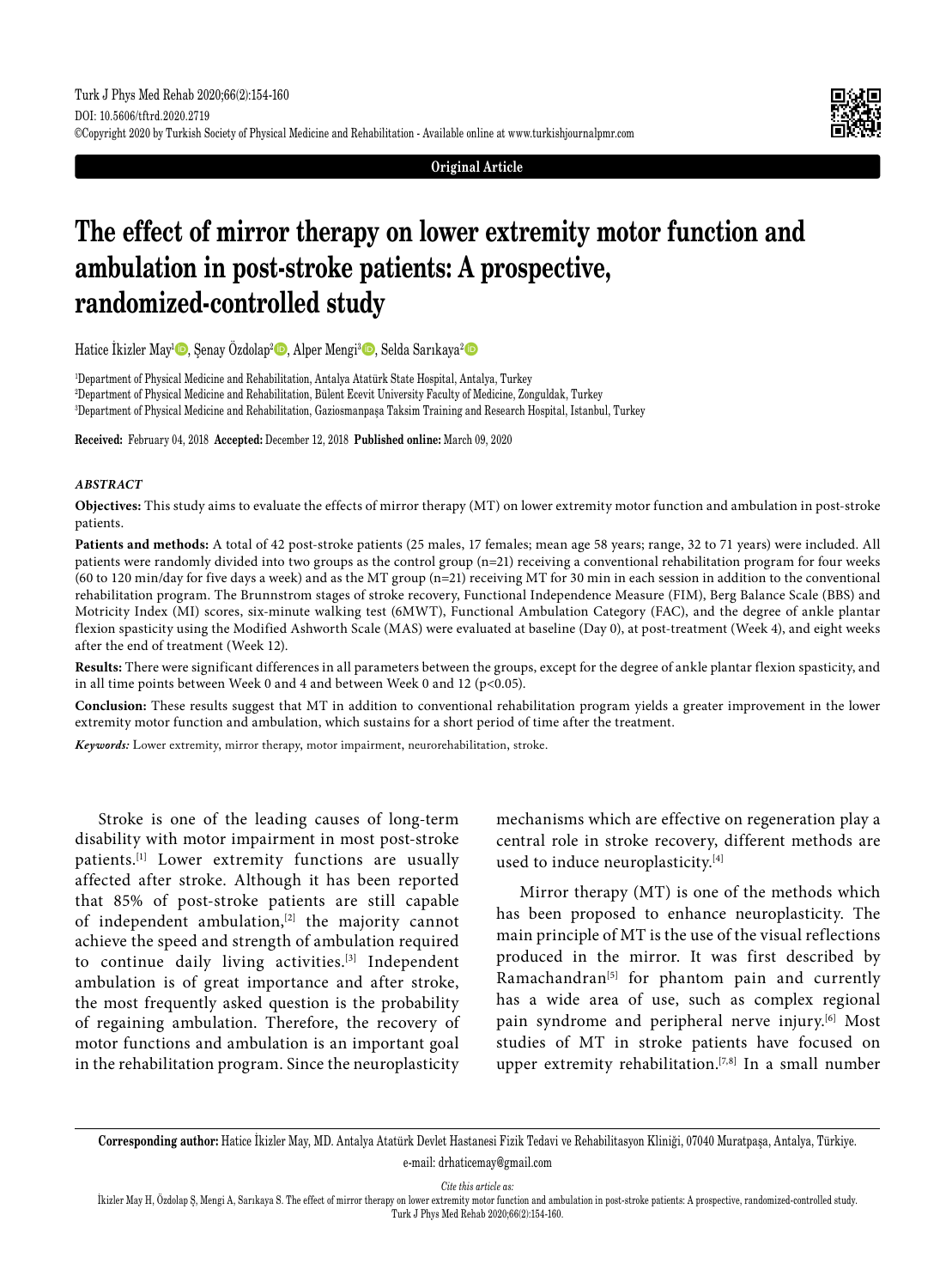of studies, the effect of MT on ambulation and lower extremity motor function has been evaluated, and MT has been shown to may be effective. However, these studies have provided conflicting results with many parameters, and many outcome measures which can affect lower extremity motor function have not been addressed in these studies.<sup>[9,10]</sup>

In the present study, we aimed to investigate the effect of MT on lower extremity motor function and ambulation using parameters not previously utilized.

## **PATIENTS AND METHODS**

This prospective, randomized-controlled study included a total of 42 post-stroke patients (25 males, 17 females; mean age 58 years; range, 32 to 71 years) who were diagnosed according to the World Health Organization criteria.[11] *Inclusion criteria were as follows:* having experienced a stroke within the previous year, baseline Brunnstrom Stage 1-4, and being ambulatory before the stroke. *Exclusion criteria were as follows:* the presence of any cognitive disorder that could affect the study results, a history of recurrent stroke, any visual disorder that could affect vision of the image in the mirror, having neglect, apraxia, aphasia, and psychological or emotional problems. A written informed consent was obtained from each patient. The study protocol was approved by the Zonguldak Karaelmas University Faculty of Medicine Ethics Committee. The study was conducted in accordance with the principles of the Declaration of Helsinki.

All patients were randomly divided into two groups using randomization with computer- generated random numbers as the control group (n=21) and MT group (n=21). The patients were evaluated at baseline (Day 0), at post-treatment (Week 4), and eight weeks after the end of treatment (Week 12). All evaluations were performed by a single researcher. All patients in both groups completed the study (Figure 1).

## **Interventions**

A detailed medical history was taken and a physical examination was performed for each patient. Demographic data including age and sex and clinical data including time from cerebrovascular event, the type of cerebrovascular disease (i.e., thromboembolic or hemorrhagic), and the side of hemiplegic involvement were recorded. Each group was applied a conventional rehabilitation program for four weeks, consisting of 60 to 120 min/day for five days a week. A patientspecific conventional rehabilitation program was

applied which included neurofacilitation techniques, sensorimotor re-education, active exercises, ambulation techniques, balance, and walking training. All exercises were carried out under the supervision of a single physiotherapist.

The MT group was also administered MT for 30 min in each session in addition to the conventional rehabilitation program. The patients were seated on a chair and a mirror  $(40\times70$  cm) was placed vertically between the two lower extremities. The reflective surface of the mirror only showed the non-paretic lower extremity. The patients were instructed to make repeated ankle dorsiflexion and plantar flexion and to watch the movement in the mirror. The patients were not allowed to move the paretic extremity during the procedure. The MT was performed by a single physiotherapist in all patients.

#### **Outcome measures**

At each visit (Day 0, Week 4, and Week 12), lower extremity motor recovery, disability, balance, motor function, walking speed, ambulation, and the degree of spasticity of the ankle plantar flexors were assessed. Lower extremity motor recovery was evaluated using the Brunnstrom stages of stroke recovery. Six grades of these stages for the lower extremity are as follows: *(i)* flaccidity of the affected extremities; *(ii)* minimal voluntary movement; *(iii)* the ability of voluntary combined hip flexion, knee flexion, and ankle



**Figure 1.** Flow diagram of the study.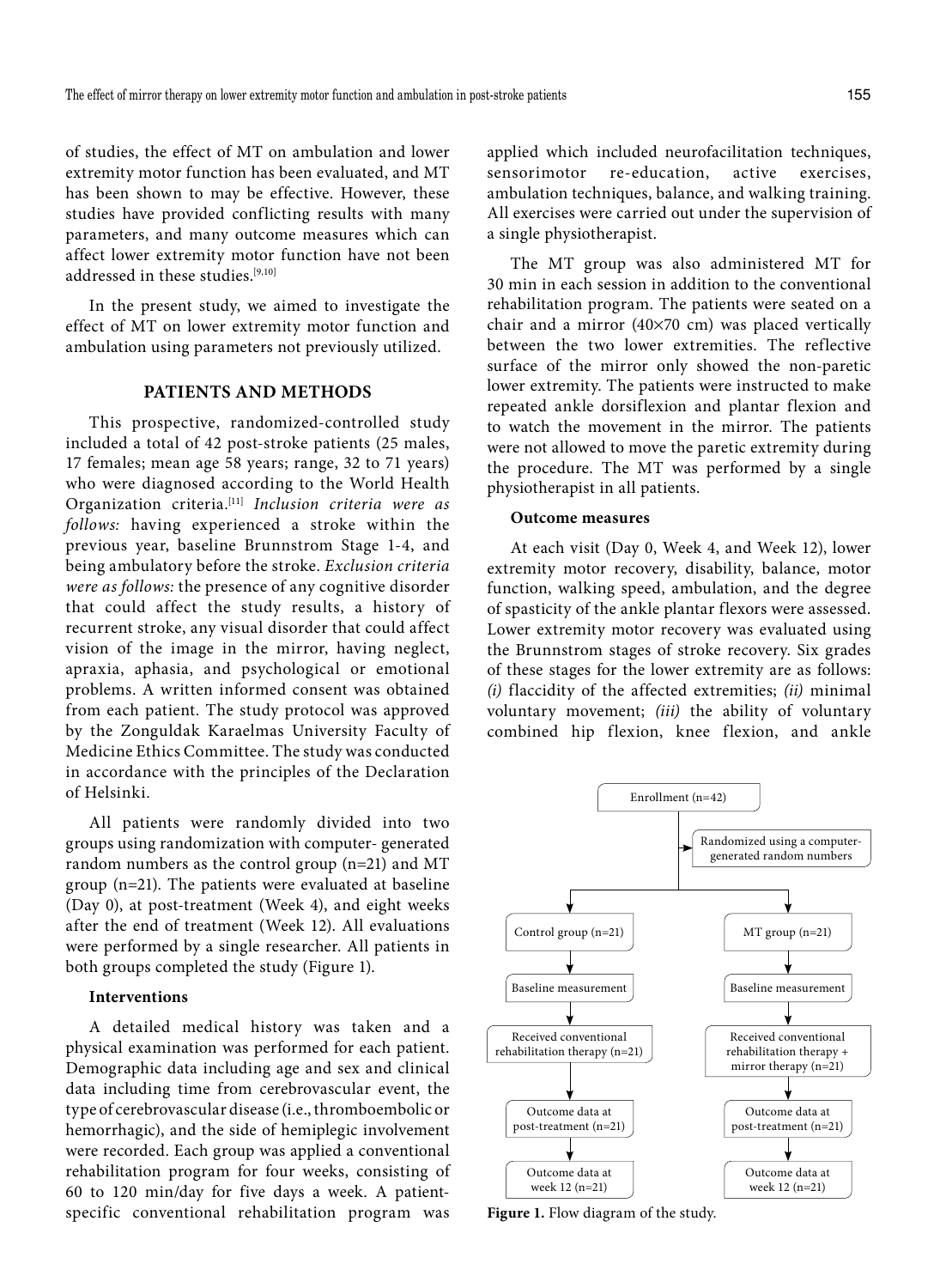dorsiflexion when sitting or standing; *(iv)* the ability to make knee flexion >90° and ankle dorsiflexion with the heel on the floor in the sitting position; *(v)* isolated knee flexion with hip extended and isolated ankle dorsiflexion with knee extended while standing; and *(vi)* knee abduction while standing and ankle inversion or eversion while sitting.<sup>[12]</sup>

The degree of disability was assessed using the functional independence measure (FIM), which has been documented validity and reliability in the Turkish population.[13] It consists of 18 items which measures independent performance in the sphincter control, transfer, locomotion, communication, social cognition, and self-care. In addition to the total score, the motor function score is also given.

The balance status was evaluated using The Berg Balance Scale (BBS) which has proven validity and reliability in the Turkish population.<sup>[14]</sup> It measures both dynamic and static balance, and higher scores indicate a better balance level.

For the assessment of motor function, the Motricity Index (MI) was used.<sup>[15]</sup> As the only lower extremity motor function was assessed in the study, the MI lower extremity score was measured. In the sitting position, ankle dorsiflexion, knee extension, and hip flexion were evaluated separately, and the total score of all these parameters gives the MI lower extremity score.

The speed of walking was assessed using the sixminute walking test (6MWT).<sup>[16]</sup> Before testing, the patients were rested for 10 min and, then, they were

statistically significant.

instructed to walk with a constant and confident speed for six min. The distance walked was recorded in meters.

Ambulation was evaluated using the functional ambulation category (FAC).<sup>[17]</sup> The FAC is a proven valid and reliable tool for the determination of the gait ability. It provides information about the degree of physical support that the patient needs at home or outside.

The degree of ankle plantar flexion spasticity was assessed using the modified ashworth scale (MAS).<sup>[18]</sup> It classifies the resistance of the extremity during passive soft tissue stretching in six stages. Higher MAS scores indicate a higher degree of spasticity.

## **Statistical analysis**

The *post-hoc* power analysis of the study was performed using the G\*Power version 3.0.10 software (Heinrich-Heine Universität Düsseldorf, Düsseldorf, Germany). For the two-way repeated measures analysis of variance (ANOVA) from the F-test family, the *post-hoc* power was calculated as 0.72 using the FIM total score measure for two groups and three repeats. Higher power values indicate more sensitive measurement to find the difference (The *post-hoc* power is expected to be above 0.8 or 0.7. If the power is lower than 0.50, the results are often misinterpreted).[19]

Statistical analysis was performed using the SPSS version 13.0 software (SPSS Inc., Chicago, IL, USA). The fitness of quantitative variables to normal

|                                                                                                                                                                                          |                |      |                               |        | <b>TABLE 1</b>                                               |             |      |                        |        |            |                |
|------------------------------------------------------------------------------------------------------------------------------------------------------------------------------------------|----------------|------|-------------------------------|--------|--------------------------------------------------------------|-------------|------|------------------------|--------|------------|----------------|
|                                                                                                                                                                                          |                |      |                               |        | Demographic and clinical characteristics of the study groups |             |      |                        |        |            |                |
|                                                                                                                                                                                          |                |      | Mirror therapy group $(n=21)$ |        |                                                              |             |      | Control group $(n=21)$ |        |            |                |
|                                                                                                                                                                                          | $\mathbf n$    | $\%$ | $Mean \pm SD$                 | Median | Min-Max                                                      | $\mathbf n$ | $\%$ | Mean±SD                | Median | Min-Max    | $\mathcal{P}$  |
| Age (year)                                                                                                                                                                               |                |      | $57.2 \pm 7.6$                |        |                                                              |             |      | $58.8 \pm 9.8$         |        |            | $0.565\dagger$ |
| The time since the<br>cerebrovascular event (day)                                                                                                                                        |                |      |                               | 60.0   | 15.0-365.0                                                   |             |      |                        | 30.0   | 15.0-300.0 | 0.456‡         |
| Gender                                                                                                                                                                                   |                |      |                               |        |                                                              |             |      |                        |        |            | 0.209\$        |
| Female                                                                                                                                                                                   | 6              | 28.6 |                               |        |                                                              | 11          | 52.4 |                        |        |            |                |
| Male                                                                                                                                                                                     | 15             | 71.4 |                               |        |                                                              | 10          | 47.6 |                        |        |            |                |
| Type of cerebrovascular                                                                                                                                                                  |                |      |                               |        |                                                              |             |      |                        |        |            | 0.410          |
| disease                                                                                                                                                                                  |                |      |                               |        |                                                              |             |      |                        |        |            |                |
| Thromboembolic                                                                                                                                                                           | 19             | 90.5 |                               |        |                                                              | 16          | 76.2 |                        |        |            |                |
| Hemorrhagic                                                                                                                                                                              | $\overline{c}$ | 9.5  |                               |        |                                                              | 5.          | 23.8 |                        |        |            |                |
| The side of hemiplegic                                                                                                                                                                   |                |      |                               |        |                                                              |             |      |                        |        |            | 0.753\$        |
| involvement                                                                                                                                                                              |                |      |                               |        |                                                              |             |      |                        |        |            |                |
| Right                                                                                                                                                                                    | 13             | 61.9 |                               |        |                                                              | 12          | 57.1 |                        |        |            |                |
| Left                                                                                                                                                                                     | 8              | 38.1 |                               |        |                                                              | 9           | 42.9 |                        |        |            |                |
| SD: Standard deviation; Min: Minimum; Max: Maximum; † Independent Samples t test; ‡ Mann Whitney U test; § Yates' chi-square test; § Fisher's exact test; p value of <0.05 is considered |                |      |                               |        |                                                              |             |      |                        |        |            |                |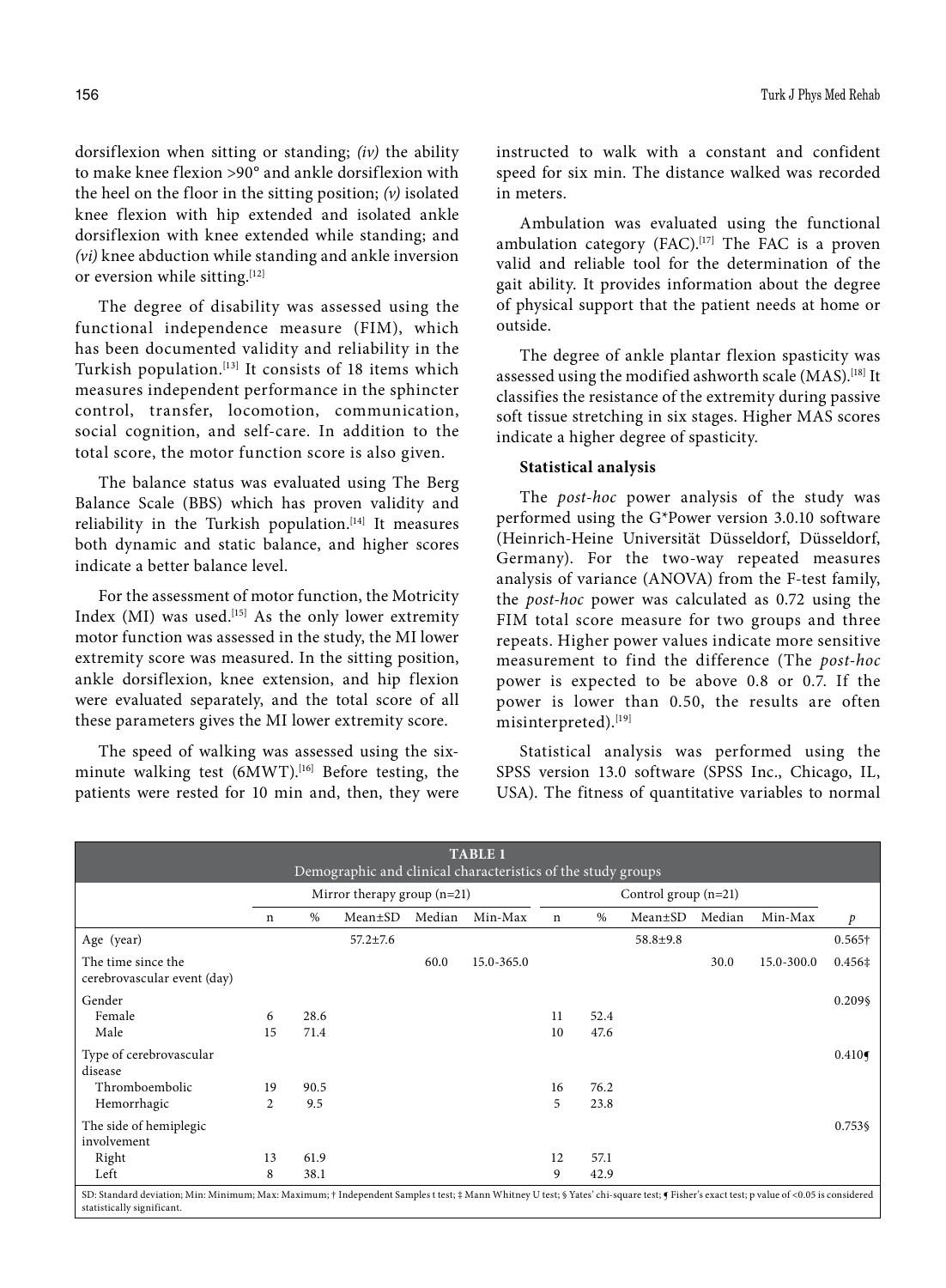|                                                                                                                                                                                                                                                                                                          |                   |                 | TABLE 2          |                 |                  |                 |                |           |       |            |
|----------------------------------------------------------------------------------------------------------------------------------------------------------------------------------------------------------------------------------------------------------------------------------------------------------|-------------------|-----------------|------------------|-----------------|------------------|-----------------|----------------|-----------|-------|------------|
| Motor recovery, disability, balance, motor function, walking speed, gait ability, and spasticity degree of patients at before and after treatment                                                                                                                                                        | Day 0             |                 | Week 4           |                 | Week 12          |                 | ⋖              |           | ≏     |            |
|                                                                                                                                                                                                                                                                                                          | Mirror            | Control         | Mirror           | Control         | Mirror           | Control         |                |           |       |            |
|                                                                                                                                                                                                                                                                                                          | $1\pm$ SD<br>Mean | Mean±SD         | Mean±SD          | Mean±SD         | Mean±SD          | Mean±SD         | 匹              | D         | щ     | D          |
| Brunnstrom                                                                                                                                                                                                                                                                                               | $2.4 \pm 1.1$     | $2.4 \pm 1.1$   | $4.1 \pm 1.0$    | $3.0 + 1.2$     | $4.8 + 1.0$      | $3.4 \pm 1.5$   | 7.2            | $0.010^*$ | 57.1  | $0.001*$   |
| Functional independence measure motor                                                                                                                                                                                                                                                                    | 37.4±16.2         | $31.3 \pm 18.1$ | $71.5 \pm 11.7$  | 41.8±19.2       | 74.1±11.7        | 43.7±20.0       | 22.7           | $0.001*$  | 109.3 | $&0.001*$  |
| Functional independence measure total                                                                                                                                                                                                                                                                    | 70.1±19.7         | 58.6±21.6       | $105.2 \pm 12.8$ | $69.9 \pm 22.1$ | $107.4 \pm 13.3$ | 74.3±22.5       | 24.8           | $0.001*$  | 88.7  | $&0.001*$  |
| The Berg Balance scale                                                                                                                                                                                                                                                                                   | $12.0 + 9.3$      | $8.6 \pm 12.3$  | $36.1 + 9.0$     | $14.9 \pm 13.8$ | $39.5 \pm 11.2$  | $15.9 \pm 14.3$ | 23.2           | $0.001*$  | 111.8 | $0.001*$   |
| Motricity index                                                                                                                                                                                                                                                                                          | $22.2 \pm 16.8$   | 22.8±19.5       | 52.7±22.3        | $28.1 \pm 22.5$ | 59.7±18.5        | $29.9 + 22.6$   | 9.9            | $0.003*$  | 48.5  | $0.001*$   |
| Six-minute walking test                                                                                                                                                                                                                                                                                  | $33.3 + 41.1$     | $19.3 \pm 38.4$ | 104.5±82.0       | $26.4 + 42.9$   | $16.4 \pm 78.0$  | 39.1±50.5       | 12.7           | $0.001*$  | 26.3  | $0.001*$   |
| Functional ambulation category                                                                                                                                                                                                                                                                           | $0.4 + 0.7$       | $0.4 + 1.0$     | $2.3 + 1.4$      | $0.7 + 1.2$     | $2.9 + 1.5$      | $0.8 + 1.3$     | 13.4           | $0.001*$  | 61.6  | $0.001*$   |
| Modified Ashworth scale                                                                                                                                                                                                                                                                                  | $1.2 \pm 1.2$     | $1.1 + 1.2$     | $1.4 + 1.0$      | $1.4 + 1.2$     | $1.5 + 1.0$      | $1.8 + 1.2$     | $\overline{0}$ | > 0.05    | 5.0   | ${<}0.05*$ |
| SD: Standard deviation; A: The differences between groups; B: The differences between day 0 and week 4 and week 12; p: Two-way repeated measures for ANOVA; F: Test statistics (analysis of variance with repeated measurement<br>value of <0.05 was considered statistically significant (shown with*). |                   |                 |                  |                 |                  |                 |                |           |       |            |

distribution was assessed using the Kolmogorov-Smirnov test. Descriptive statistics for quantitative variables were expressed in mean ± standard deviation (SD) and median (min-max) values, while categorical data were expressed in number and percentage. Difference between the groups in categorical variables was assessed using the Yates chi-square and Fisher's exact chi-square test. The groups were compared using the Independent samples t-test and the Mann-Whitney U test for parametric and non-parametric variables, respectively. The groups were compared in terms of the Brunnstrom, FIM, BBS, MI, 6MWT, FAC, and MAS scores at baseline and at followup visits using two-way repeated measures ANOVA. Correlations were evaluated using the Pearson and Spearman correlation analysis for normal distribution and non-normal distribution, respectively. To check the reliability of questionnaires, the Cronbach alpha coefficient was used. The acceptable level for reliability of the study was calculated as 0.80. A *p* value of <0.05 was considered statistically significant with 95% confidence interval (CI).

# **RESULTS**

No side effects were reported in any patient. There was no significant difference between the groups in terms of age, sex, time from cerebrovascular event, type of cerebrovascular disease, and the side of hemiplegic involvement (p>0.05). Demographic and clinical characteristics of the patients are presented in Table 1.

At baseline (Day 0), there was no statistically significant difference in the Brunnstrom recovery stages, FIM motor and total scores, BBS, MI, 6MWT, FAC, and MAS scores between the groups (p>0.05). Reliability of items in the Brunnstrom, FIM motor, FIM total, BBS, MI, 6MWT, FAC, and MAS were high for this sample (Cronbach alpha >0.80 for all).

According to the two-way repeated measures ANOVA for Brunnstrom recovery stages, the main effect for group was statistically significant (F=7.2, p=0.010). The main effect for time was found to be significant (F=67.1,  $p<0.001$ ). The score showed a significant improvement at all time points (p<0.001). In addition, there was a significant interaction between the group and time points  $(F=11.6, p<0.001)$ . The results indicated that the main effect of group was statistically significant in the FIM motor and FIM total (F=22.7, p<0.001, and F=24.8, p<0.001; respectively) while the main effect of time was found to be significant (F=109.3, p<0.001, and F=88.7, p<0.001). However, no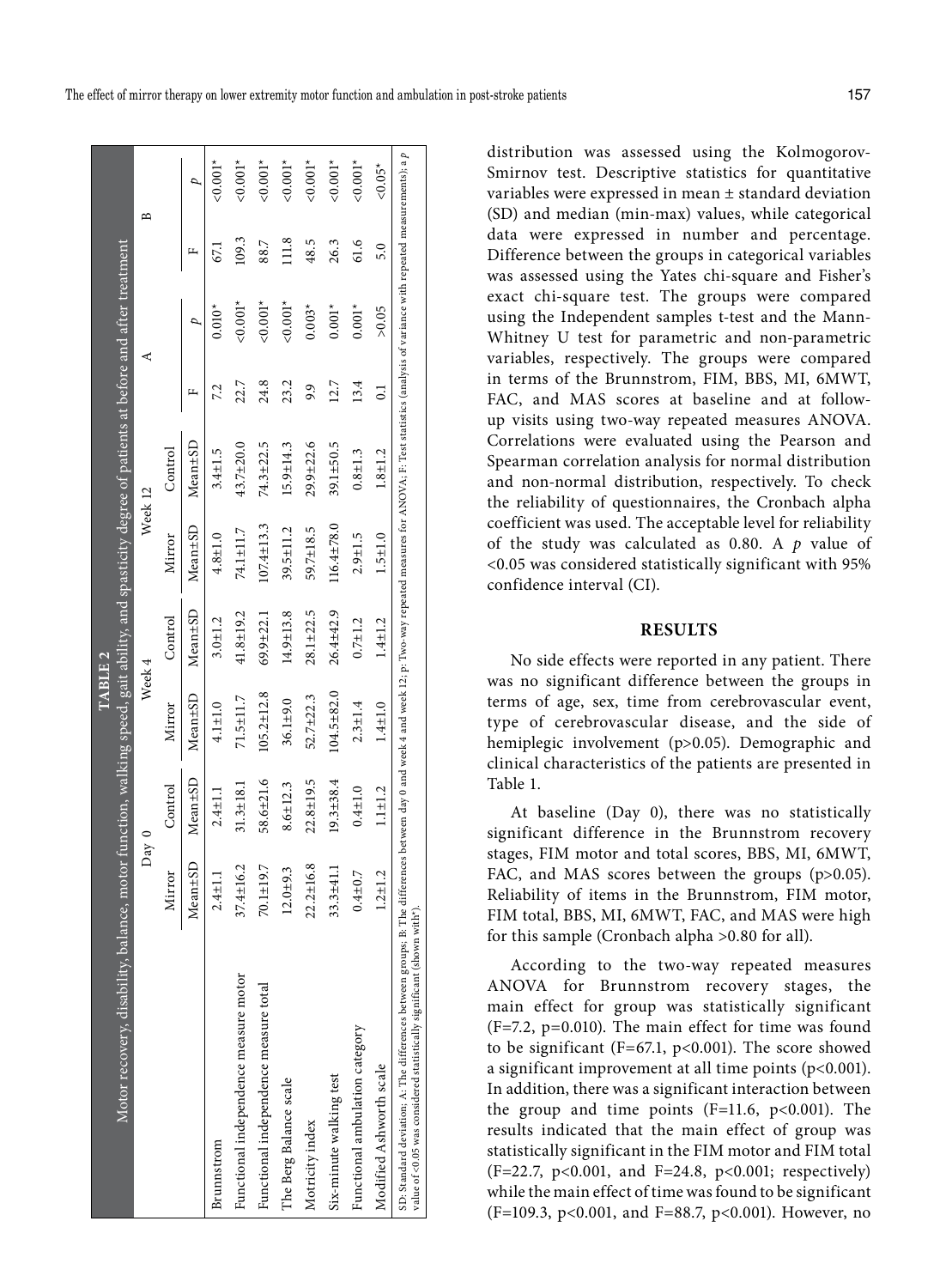significant difference was found between Week 4 and Week 12 (p>0.05), while baseline (Day 0) measurement was significantly higher than two measurements (p<0.001 in both scores). The interaction effect between the two factors was significant (F=28.3, p<0.001 and F=18.3, p<0.001). In BBS, there was a significant main effect of group  $(p<0.001)$ and main effect of time (p<0.001). No significant difference was found between the other two time points (p>0.05), while baseline (Day 0) measurement was significantly higher than two measurements (p<0.001 and p=0.001, respectively). All effects were statistically significant for MI and 6MWT. The main effect for group yielded an F=9.9, p=0.003 and F=12.7, p=0.001. The main effect for time yielded an F=48.5, p<0.001 and F=26.3, p<0.001, indicating a significance for each time point (p<0.05). Motricity Index and 6MWT measures increased over time for both groups. The interaction effect yielded an  $F=22.9$ ,  $p<0.001$ and F=12.3 p<0.001. According to analysis results, there was a significant main effect of group (F=13.4,  $p=0.001$ ) and time (F=61.6,  $p<0.001$ ) in FAC. The measurements showed an increase over time (p<0.05). The interaction effect was significant between the group and time  $(F=32.3, p<0.001)$ . However, in MAS, the main effect of group, and interaction effect of group and time were not significant (F=0.1, p>0.05 and F=0.8, p>0.05), while the main effect of time was found to be significant (F=5.0, p<0.05). The measurement of Week 12 was significantly higher than the baseline measurement (Day 0) ( $p<0.05$ ) (Table 2).

There was no significant correlation between the MAS and the 6MWT, BBS, FIM motor, and FAC scores (p>0.05). However, there was a significant and strong correlation between the FAC measurements on Day 0 and Weeks 4 and 12 and the 6MWT measurements  $(r=0.88$  for Day 0,  $r=0.75$  for Week 4, and  $r=0.83$  for Week 12; p<0.001). In addition, a strong correlation was observed between the BBS and 6MWT, FAC, and FIM motor  $(p<0.001)$ .

In both groups, the difference between the scores on Day 0 and at Weeks 4 and 12 was determined, and the temporal change (TC) was calculated. The change in time in each parameter was evaluated separately. Accordingly, there were significant differences in all parameters, except for the MAS scores, in all time points (TC0-4, and TC0-12) (p<0.05) (Table 3).

# **DISCUSSION**

In the present study, we attempted to examine the effect of MT on lower extremity motor function

|                                                                                                                                                                                                                                                                            |                 |                      |               |                                               |               | TABLE <sub>3</sub>                 |                |                 |                      |              |                                               |               |                         |                |
|----------------------------------------------------------------------------------------------------------------------------------------------------------------------------------------------------------------------------------------------------------------------------|-----------------|----------------------|---------------|-----------------------------------------------|---------------|------------------------------------|----------------|-----------------|----------------------|--------------|-----------------------------------------------|---------------|-------------------------|----------------|
|                                                                                                                                                                                                                                                                            |                 |                      |               |                                               |               | Temporal changes of the parameters |                |                 |                      |              |                                               |               |                         |                |
|                                                                                                                                                                                                                                                                            |                 |                      |               | $TC0-4$                                       |               |                                    |                |                 |                      | TC0-12       |                                               |               |                         |                |
|                                                                                                                                                                                                                                                                            |                 | Mirror therapy group |               |                                               | Control group |                                    |                |                 | Mirror therapy group |              |                                               | Control group |                         |                |
|                                                                                                                                                                                                                                                                            |                 |                      |               | Mean±SD Median Min-Max Mean±SD Median Min-Max |               |                                    |                |                 |                      |              | Mean±SD Median Min-Max Mean±SD Median Min-Max |               |                         | $\overline{q}$ |
| Brunnstrom                                                                                                                                                                                                                                                                 |                 | $\frac{1}{2}$        | $0.0 - 4.0$   |                                               | 1.0           | $0.0 - 1.0$                        | $0.001*$       |                 | 2.0                  | $1.0 - 5.0$  |                                               | 1.0           | $0.0 - 3.0$             | $0.001*$       |
| Functional independence<br>measure motor                                                                                                                                                                                                                                   | 34.1±15.9       |                      |               | $10.5 + 9.7$                                  |               |                                    | $0.001**$      | $36.6 \pm 17.0$ |                      |              | $12.4 \pm 11.8$                               |               |                         | $50.001*$      |
| Functional independence<br>measure total                                                                                                                                                                                                                                   | $35.2 \pm 18.6$ |                      |               | $11.3 \pm 11.8$                               |               |                                    | $0.001**$      | $37.3 \pm 19.7$ |                      |              | $15.8 \pm 12.6$                               |               |                         | $0.001*$       |
| The Berg Balance scale                                                                                                                                                                                                                                                     |                 | 20.0                 | $6.0 - 52.0$  |                                               | 5.0           | $0.0 - 27.0$                       | $< 0.001*$     |                 | 24.0                 | $6.0 - 54.0$ |                                               | 6.0           | $0.0 - 30.0$            | $40.001*$      |
| Motricity index                                                                                                                                                                                                                                                            |                 | 26.0                 | $3.0 - 75.0$  |                                               | $\ddot{0}$ .  | $0.0 - 25.0$                       | $< 0.001*$     |                 | 31.0                 | $4.0 - 75.0$ |                                               | $0.6\,$       | $-19.0 - 33.0$ < 0.001* |                |
| Six-minute walking test                                                                                                                                                                                                                                                    |                 | 55.0                 | $0.0 - 290.0$ |                                               | 0.0           | $-24.0 - 48.0$                     | $0.001*$       |                 | 60.0                 | 10.0-296.0   |                                               | 2.0           | $-4.0 - 95.0$           | $0.001*$ †     |
| Functional ambulation category                                                                                                                                                                                                                                             |                 | 2.0                  | $0 - 4.0$     |                                               | $\ddot{0}$ .  | $0.0 - 2.0$                        | $< 0.001*$     |                 | 2.0                  | $0.0 - 5.0$  |                                               | 0.0           | $0.0 - 2.0$             | $-0.001*$      |
| Modified Ashworth scale                                                                                                                                                                                                                                                    |                 | $\overline{0}$       | $-1.0 - 2.0$  |                                               | 0.0           | $-1.0 - 2.0$                       | $0.752\dagger$ |                 | 0.0                  | $-1.0 - 3.0$ |                                               | 0.0           | $-1.0 - 3.0$            | $0.281\dagger$ |
| TC0-4: Temporal changes between Day 0 and Week 4; TC0-12: Temporal changes between Day 0 and Week 12; SD: Standard deviation; Min: Minimum; Max: Maximum; † Mann Whitney U test; ‡ Independent Samples t test; a p value of <0<br>statistically significant (shown with*). |                 |                      |               |                                               |               |                                    |                |                 |                      |              |                                               |               |                         |                |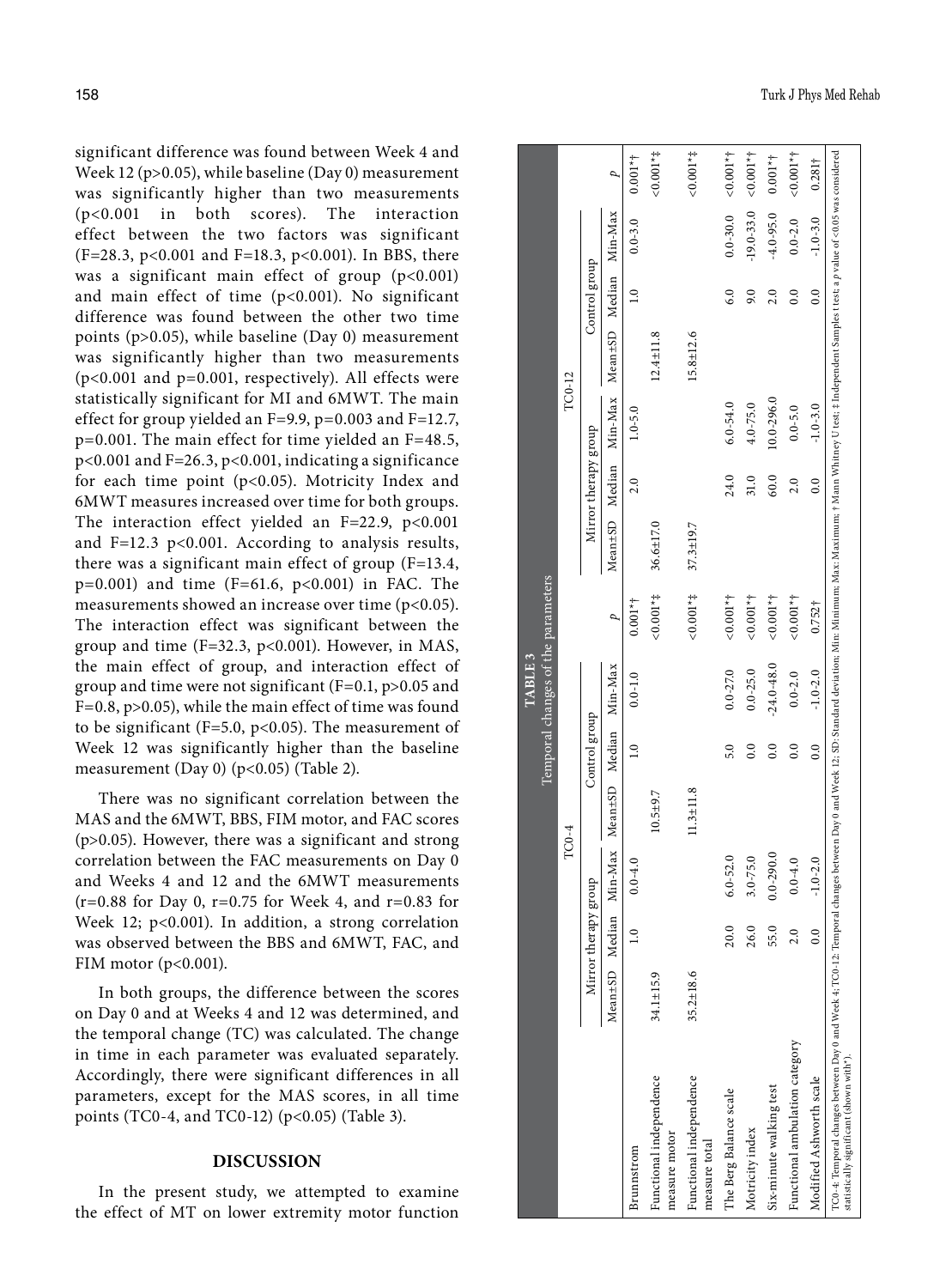and ambulation using certain parameters of motor recovery, disability, balance, motor function, walking speed, ambulation, and degree of spasticity, which have not been investigated as combined in previous studies. Our study results showed that MT in addition to the conventional rehabilitation program had a positive effect on motor recovery, disability status, ambulation, balance, motor function, and walking speed. This positive effect sustained for a short interval (eight weeks) after the treatment. However, the MT was not seen to have any effect on the degree of ankle plantar flexor spasticity. To the best of our knowledge, this is the first study to evaluate lower extremity motor function and ambulation using these many parameters.

Although the exact mechanism is still unknown, two theories have been suggested to explain the effect of MT.[20] The first is the mirror neuron system mechanism in which the mirror neurons are activated while watching or performing an activity. Therefore, it is thought that watching the unaffected extremity in the mirror activates the mirror neurons in the brain.[7] The other theory is the primary motor cortex mechanism, in which the primary motor cortex is activated during the ipsilateral extremity movement and while watching contralateral extremity movements in the mirror.[8] Both of these conditions facilitate neuroplasticity and functional recovery. To date, a few studies have been conducted to evaluate the effects of MT on lower extremity motor function and ambulation, and the results have demonstrated that MT may be an effective modality.

In a study by Sütbeyaz et al.,<sup>[9]</sup> a total of 40 patients with hemiparesis after stroke during the previous 12 months were divided into two groups, both of which received a conventional rehabilitation program of two to five hours per day for five days a week for a total of four weeks. The MT group received MT including dorsiflexion of the non-paretic ankle for 30 min in each session and the control group received the same therapy during the same time period without using the mirror's reflective side. The patients were evaluated before therapy and, then, one and six months after therapy. During follow-up, the Brunnstrom stages and FIM motor scores of the MT group patients were significantly higher, although there was no significant difference in the FAC and MAS scores. The lack of a significant difference in the MAS scores can be explained by the complex pathophysiology of spasticity and that visual feedback is not adequate to control spasticity. The lack of difference in the FAC between

the groups was attributed to an insufficient duration of MT and the multifactorial structure pattern of walking.[9] Similarly, in the current study, the beneficial effects of MT on lower extremity motor recovery stage and disability were demonstrated. However, unlike the previous study, MT was also seen to have a positive effect on ambulation. The beneficial effects of MT were observed on balance, motor function, and walking speed which affected ambulation, as well. Therefore, a period of four weeks of MT can be considered sufficient to have positive effects on the factors affecting the gait ability. Similar to the study of Sütbeyaz et al.,<sup>[9]</sup> no effect on the degree of ankle plantar flexor spasticity was observed in our study. This can be due to the complex pathophysiology of spasticity, and the lack of a single method of evaluation spasticity in all aspects. In the current study, only the MAS was used to evaluate spasticity. The use of more than one method together may yield stronger evidence in the evaluation of the effect of MT on spasticity.

In a study by Mohan et al.,<sup>[10]</sup> 22 acute post-stroke patients were divided into two groups, and both groups received a conventional rehabilitation program for 90 min a day for six days a week for a total of two weeks. The MT group received additional MT for 30 min per day. All patients were evaluated before therapy and at the end of two weeks of treatment. A significant change was determined in the FAC, although no significant difference was observed in the Fugl-Meyer Assessment of motor recovery or the Brunel Balance Assessment. In the current study, a positive effect was seen on both motor recovery and balance level. In the previous study, although the positive effect on the level of ambulation was determined, the positive effect of motor recovery and balance levels affecting ambulation in a positive way were not observed. This may be due to the multifactorial nature of walking. In addition, a two-week intervention may not be adequate to determine significant changes in motor recovery and balance levels. However, it should be considered that other medical conditions in the acute period may affect the study results.

The main limitations of this study include relatively small sample size and short follow-up time. Furthermore, there was no use of radiological techniques which could have shown the radiographic effects of the MT on the primary motor cortex and mirror neuron system mechanisms.

In conclusion, MT which is a simple and inexpensive method without requiring any assistance can be applied in addition to conventional rehabilitation program,